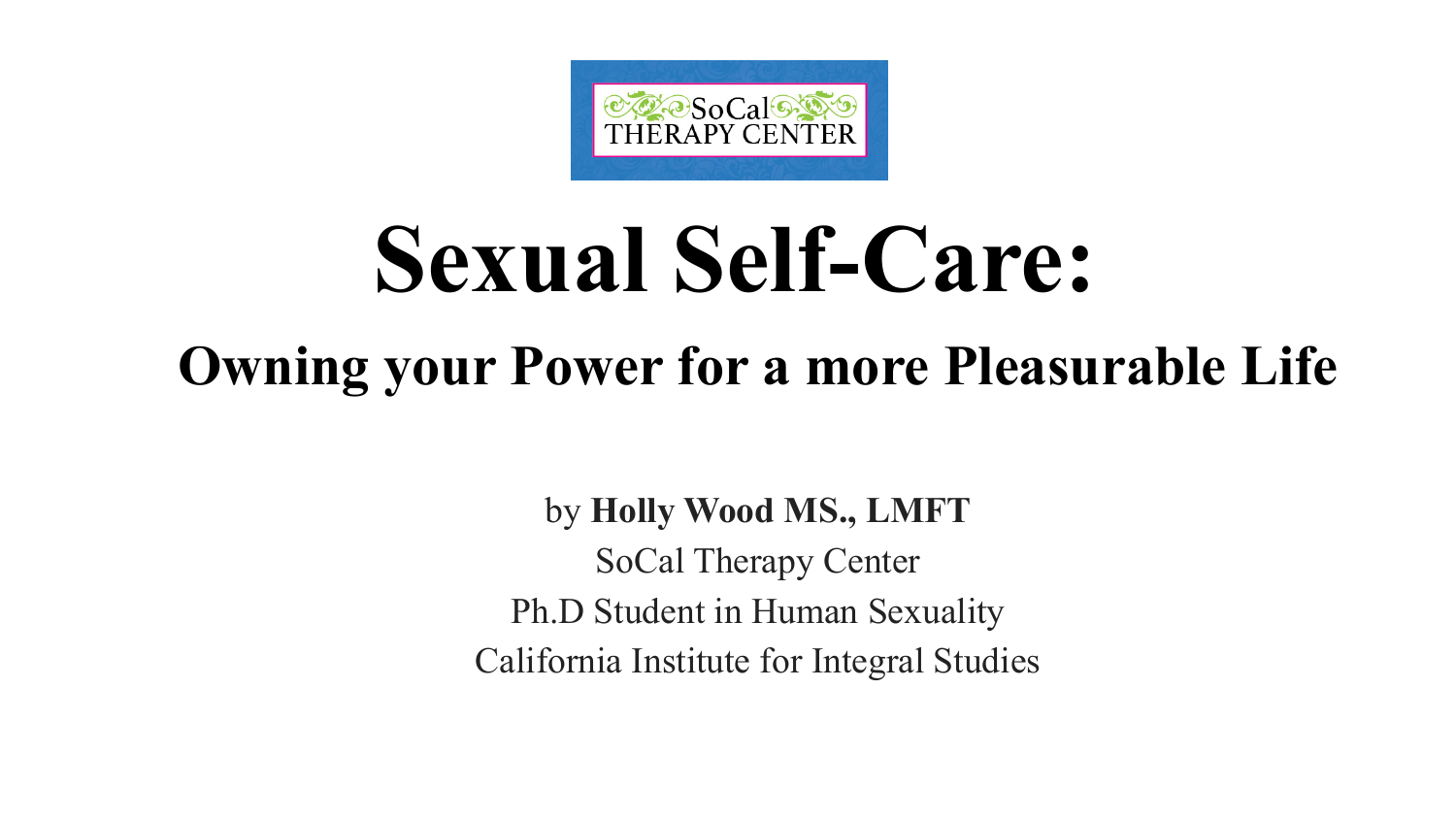#### **Q1: Why do people need self-care? (Psychoeducation)**

**A1:**

- So by this time, most of us know why self-care if important: to combat stress and its effects.
- About eight in 10 Americans say they frequently (44%) or sometimes (35%) encounter stress in their daily lives, with biggest stressors being children and work (Saad, 2017).
- On top of that, burnout, or the state of emotional, depersonalization, and decreased sense of accomplishment caused by excessive and prolonged stress (Freudenberger, 1975) is at an all time high with 21% of workers in older generations claiming they feel frequent or constant burnout at work and nearly 7/10 millennial workers say they sometimes feel burned out at work (Pendell, 2018)
- Stress has been linked to various health concerns including: Heart disease, Asthma, Obesity, Diabetes, Headaches, Depression, anxiety, Gastrointestinal problems, Alzheimer's disease, Accelerated aging, and even premature death (Griffin, 2015).
- Completing the stress cycle and implementing some self-care are ways to develop healthy coping skills for stress. Self-care is important to maintain a healthy relationship with yourself, produce positive feelings, and boost your confidence and self-esteem to know that you can handle future stressful situations. Also, self-care is necessary to remind yourself and others that you and your needs are important.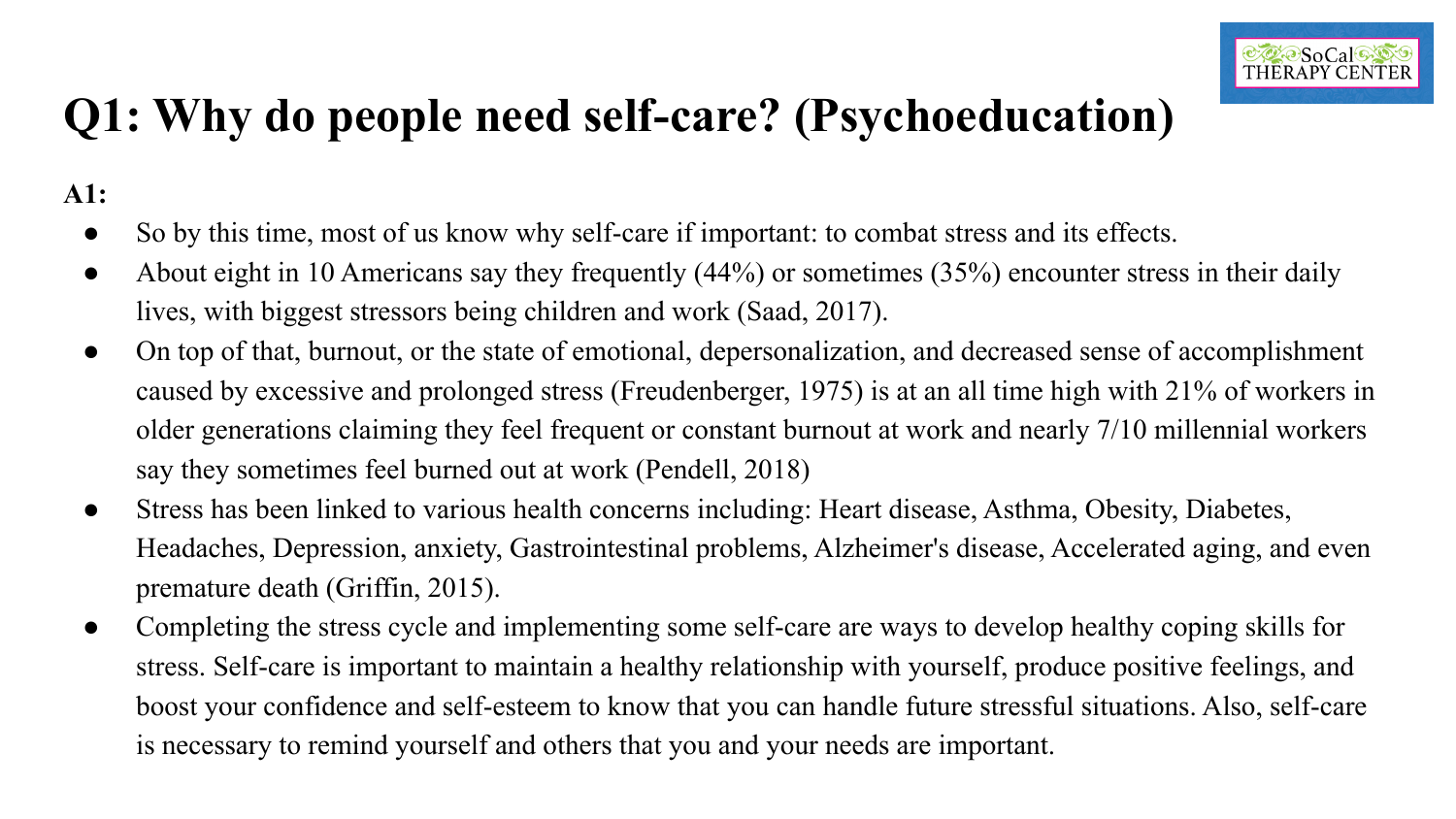

#### **Q2: What is sexual self-care? (A definition)**

**A2:**

● Simply put, self care is taking care of your whole self. There's all sorts of self-care, and I know Beth touched on some of those before, like mental, physical, emotional, personal, social, spiritual, etc. but sexual self-care is unique in that it can combine a number of those aspects. Sex can be personal or social, it can be physical, emotional, and spiritual all at once. By focusing on the sexual aspect of self-care, we are reminding ourselves that sex is a basic human function (for most) and having a healthy relationship to our bodies and our sexual selves is part of what makes us whole.

#### **Q3: How does one utilize sexual self-care when they consider themselves A-sexual? A3:**

I say "for most" because there are people who identify as asexual. In fact current studies suggest 1% but the number could be much higher (Poston & Baumle, 2010). But sexual self-care can be for asexuals too. People who identify as asexual can still be romantically attracted to other people, masturbate, and enjoy sexually intimacy with others, while not being sexually attracted to anyone (Prause & Graham, 2007). It's important here to conceptualize sex as more than just PIVing (or penis-in-vagina), it's about the connection to your erotic self, communication, relating to another person, and so much more.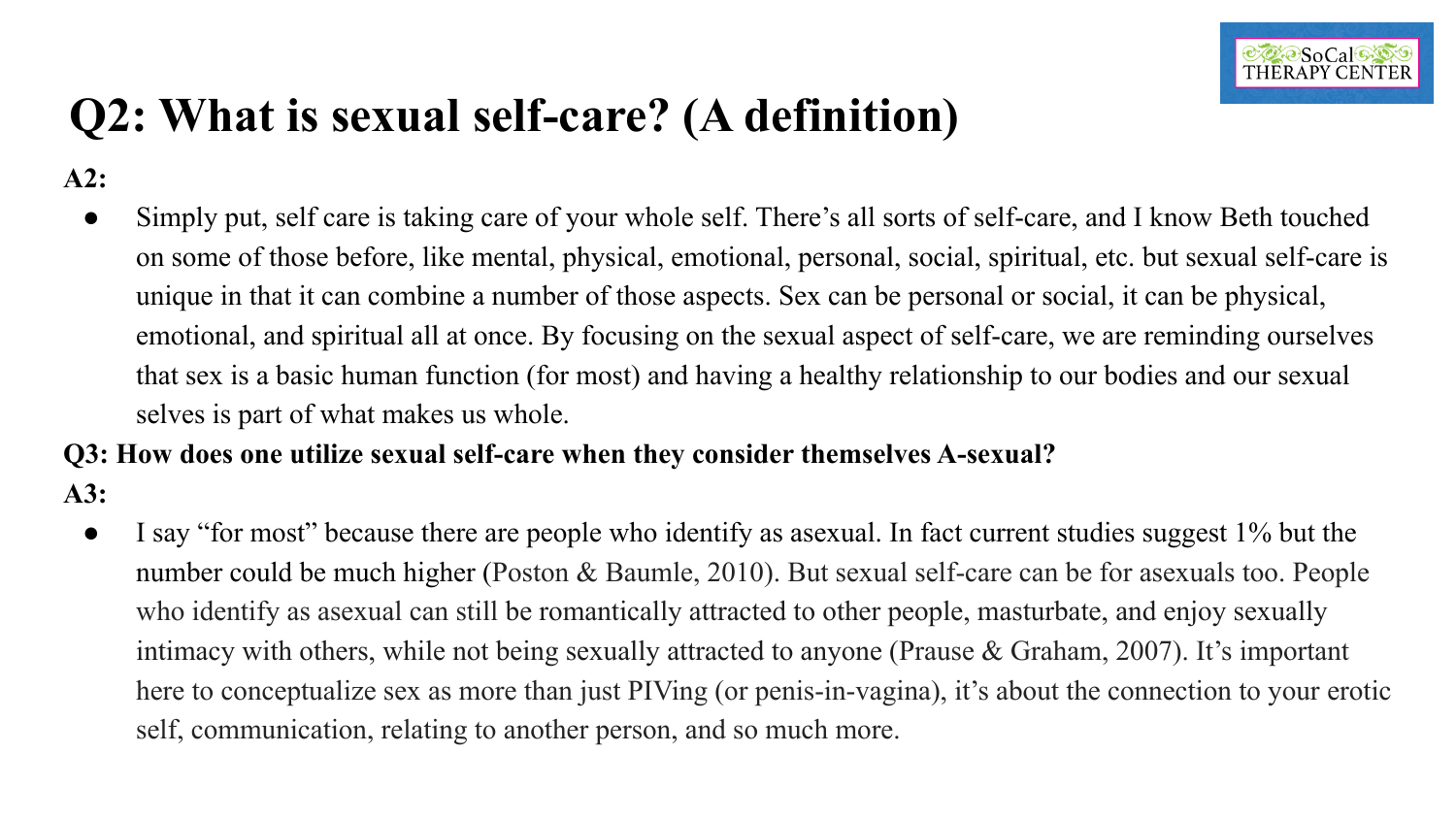

#### **Q4: But why sexual self care? What are the benefits? (Psychoeducation) A4:**

- Sexual self-care allows you to understand your body and your potential for pleasure, moving beyond body (and genital) shame
- Allows you to reconnect to your body and a sense of pleasure beyond trauma and changes such as unwanted sex, the sexual body in pregnancy, in birth, and postpartum, and the sexual body during and after illness.Its a way to heal and embrace one's body & sexuality again after traumatic experiences
- It allows to discover our own way to sexual empowerment, beyond lack of sex education, social constraints, or instances where you may have felt that you did not have control or power over your own sexual expression.
- Focusing on sexual self care can also be a form of transformative justice, or "pleasure activism," ie. using the work of using satisfaction and enjoyment to reclaim ourselves from the impacts of oppression and promote socio political reform to move toward large-scale societal healing (Brown, 2019).
- Reconnecting with your sexual self (through sex, masturbation, and orgasms) releases feel-good hormones like oxytocin, and endorphins, our natural pain-killing hormones (Toates, 2009).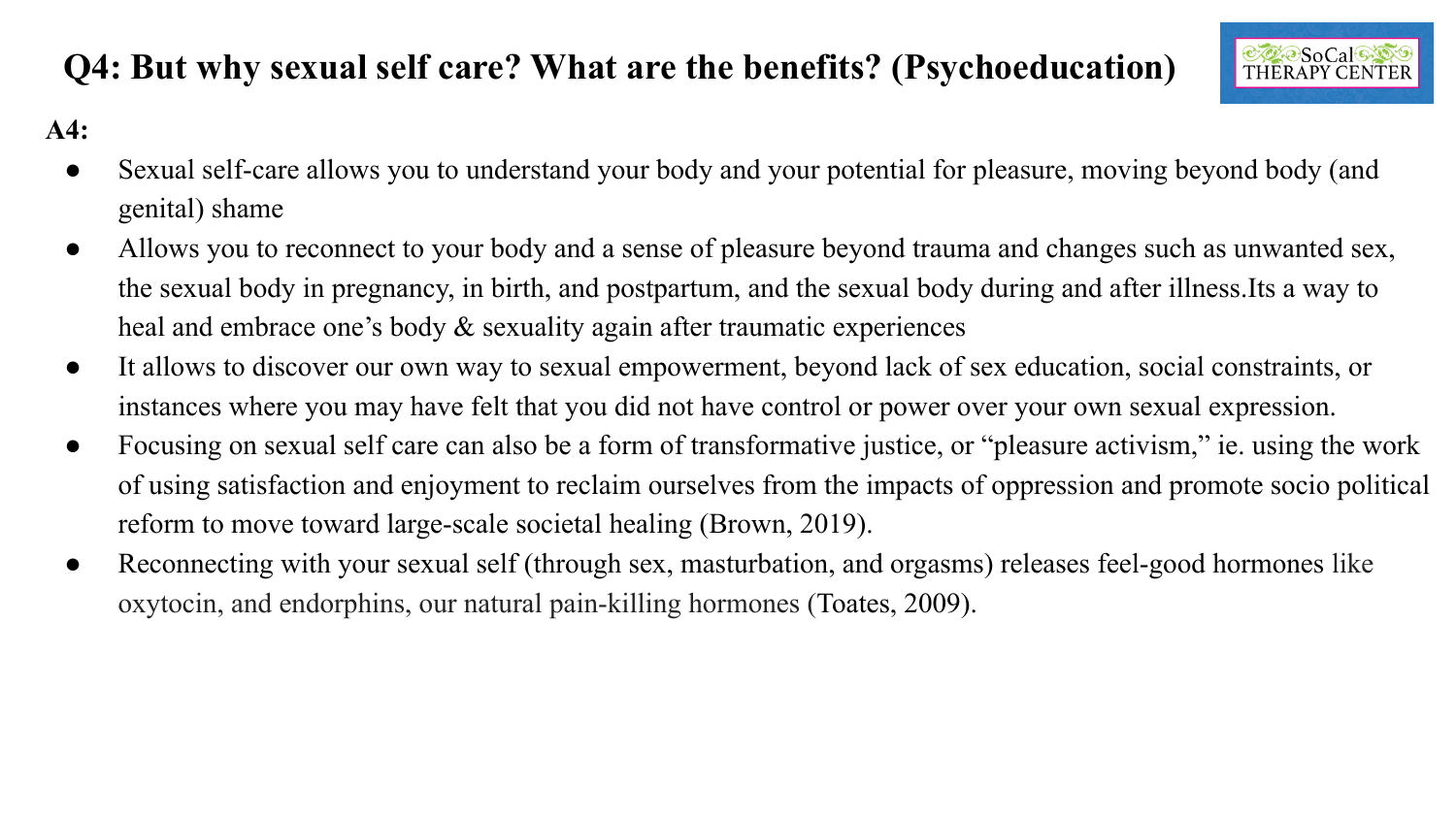

#### **Q5: How does one utilize sexual self-care when they are experiencing anhedonia?**

**A5:**

• So anhedonia refers to a lack of pleasure, usually seen as a side effect of depression and other mental health disorders; however, it can also be the result of other causes, such as overwork, recent tragedies, and you guessed it, stress! For those experiencing anhedonia, I would advise first seeking out a professional to rule out any medical causes, followed by following up with a mental health provider to address possible depression or undiagnosed mental health concerns. For those experiencing anhedonia to to life stressors, sexual self care can be a way to take care of yourself and develop healthy coping skills for future stress. But for those who are too stressed to even think about sex, please stay tuned for my next podcast where will be tackling just that.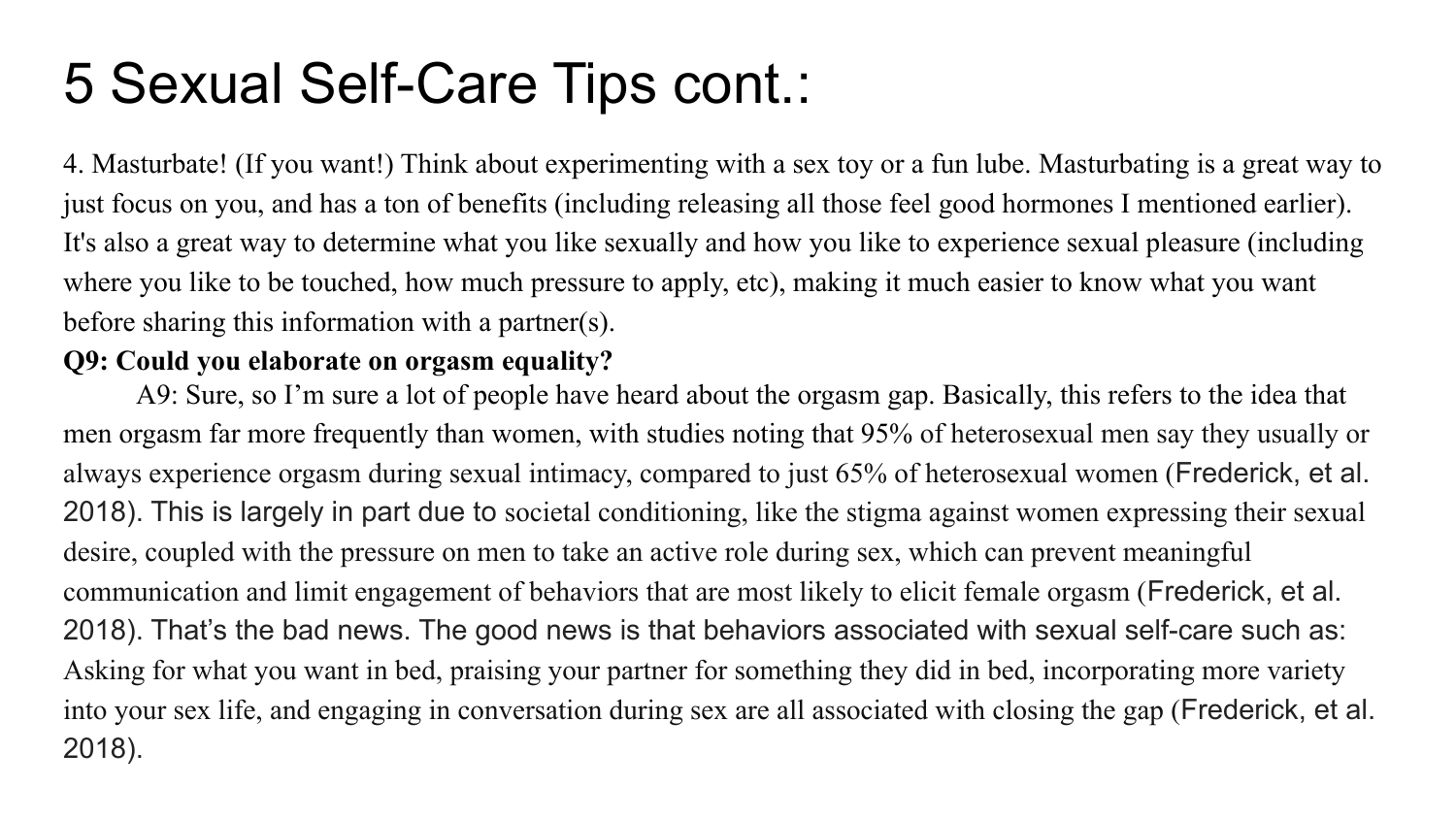

#### 4: But why sexual self care? What are the benefits? (Psychoeducation)  $A4$ :

Sexual self-are all s u u ers a ur a urpe ialf r pleasure i e e ial s a e a a se se fpleasure e rau a a a es su  $\parallel$  s  $\parallel$ re e ur as u a ipre a i ir a p sparu a e sexual uri a aferilless seala e sexual sexuali a ai afer rau a i experie es es a e rae a sexuale per e e la fsexe u a i sial sirais all s is er ur ere u a aefel a u i ae rlrp er er ur isa es sexual expressi sexual self are a als eafr fra sfraieusie r pleasure a i is ie usi usi fusi saisfa i a e e relai urseles frei pas f ppressi a presi ar lar e-s ale s ie al eali ref r  $e$  $\mathsf{r}$ i ursexual selfru sex as urai a ras s releases feel- $\parallel$  er e i  $e$ es i a e rpis ur a ural pai-illi r Tesa es  $\mathbf{x}$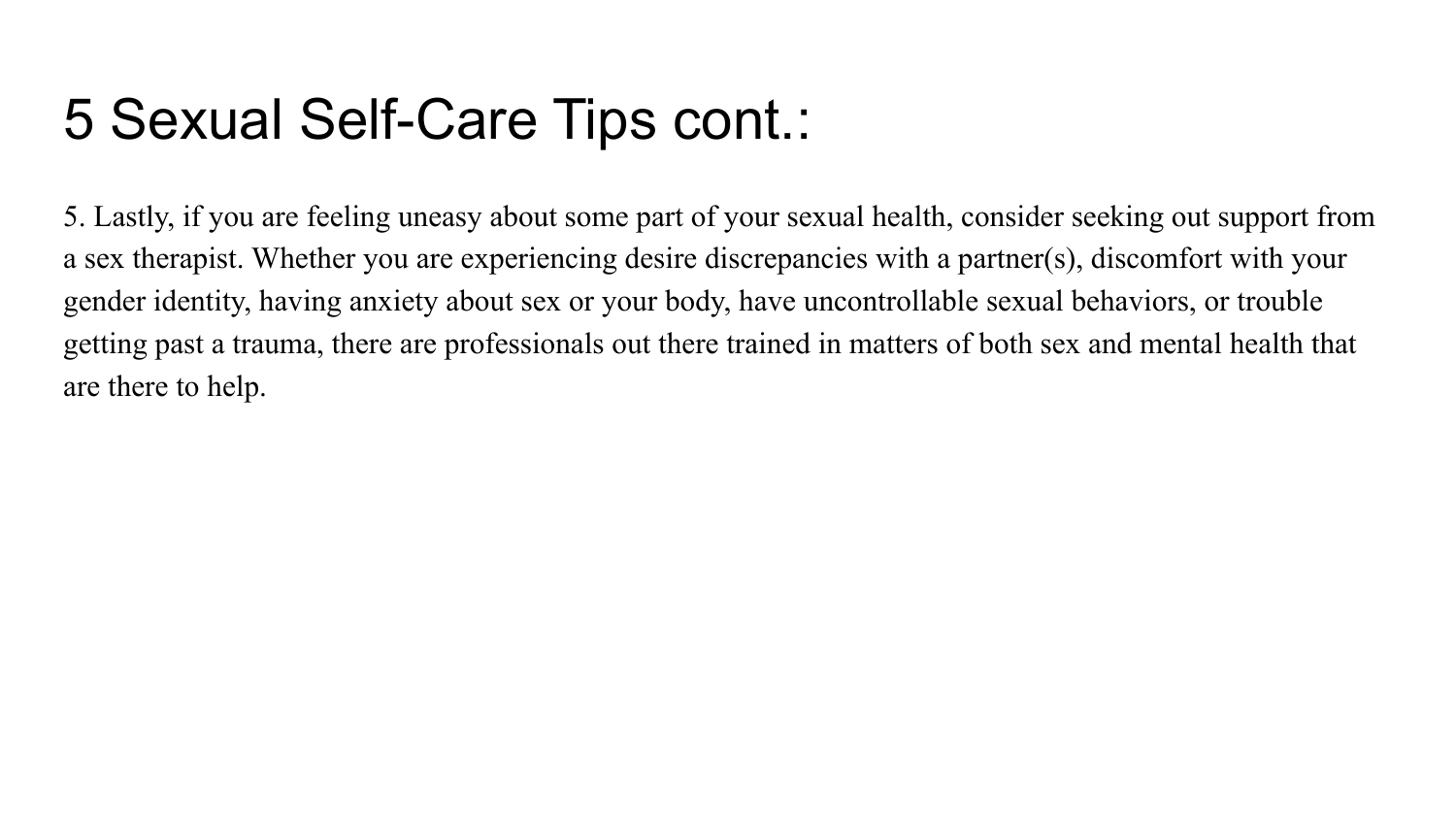## $\bigcup_{\alpha} \mathcal{L}$  and  $\bigcap_{\alpha} \mathcal{L}$  and  $\bigcap_{\alpha} \mathcal{L}$  and  $\bigcap_{\alpha} \mathcal{L}$

#### **Q10: Is porn helpful or hurtful in relation to sexual self-care?**

**A10:** So I am not anti-porn. I think though, that everything to be enjoyed should be enjoyed in moderation. So if someone is wondering about their porn use, I suggest that they ask themselves if and how it is impacting their life. Porn can be helpful for a lot of reasons, it can help you explore interests, it can be a shared activity between partners, and it can teach you new techniques, but if its getting in the way of your work day or your relationship, it might be time to close the laptop. With regards to self-care, it's important to remember that porn isn't real. I like to think of porn being to sex what fast and the furious is to driving, its faster, more extreme, the explosions are bigger (everything is bigger), and those people are actors. If you're going to watch porn, remember to have compassion for yourself, mainstream porn tends to limit the types of people and body types we see, but there are other not-so-mainstream porn companies that strive for more realism.

#### **Q11: When is the earliest someone should learn about sexual self-care?**

**A11:** The sex start stuff starts from the beginning, as long as its developmentally appropriate. For example, getting to know your body parts and boundaries is especially important at a young age. Children who are shamed about their genitals often become adults who are ashamed of their genitals. There's a group called Sex Positive Families that has loads of resources for giving your kid "the talk" at various age levels. I'll link them for folx to check out if interested.

#### **Q12: Is mindfulness apart of sexual self-care?**

**A12:** Mindfulness is most certainly a part of sexual self-care. It means paying attention in a particular way, on purpose, in the present, without judgment. I can't think of a better way to come to know your authentic self as a sexual and erotic being.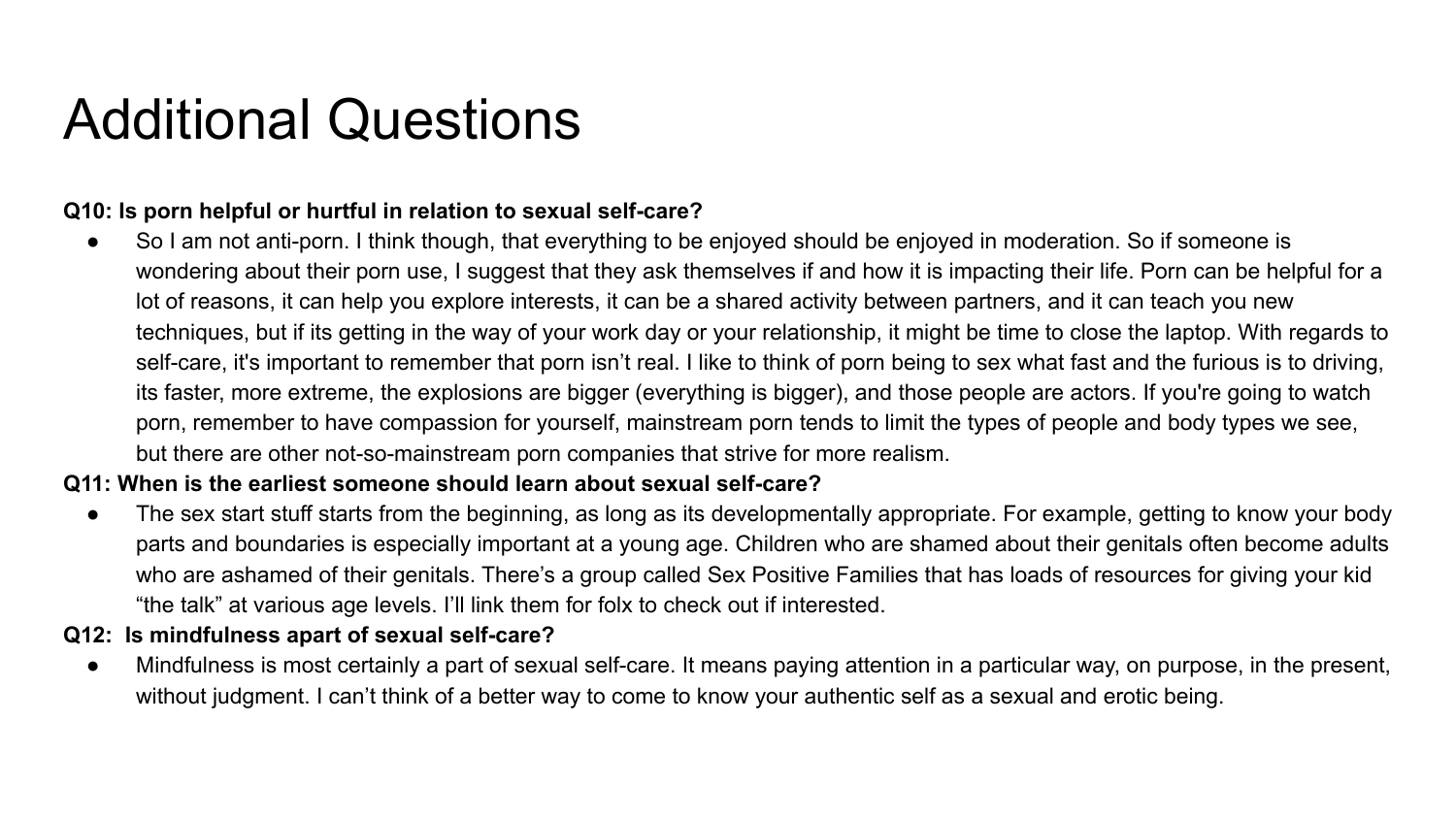

### Nagoski, E., & Nagoski, A. (2019). *Burnout: The Secret to Unlocking the Stress Cycle*. Ballantine Books.

Nagoski, E. (2015). *Come as you are: The surprising new science that will transform your sex life*. Simon and Schuster.

<https://sexpositivefamilies.com/>